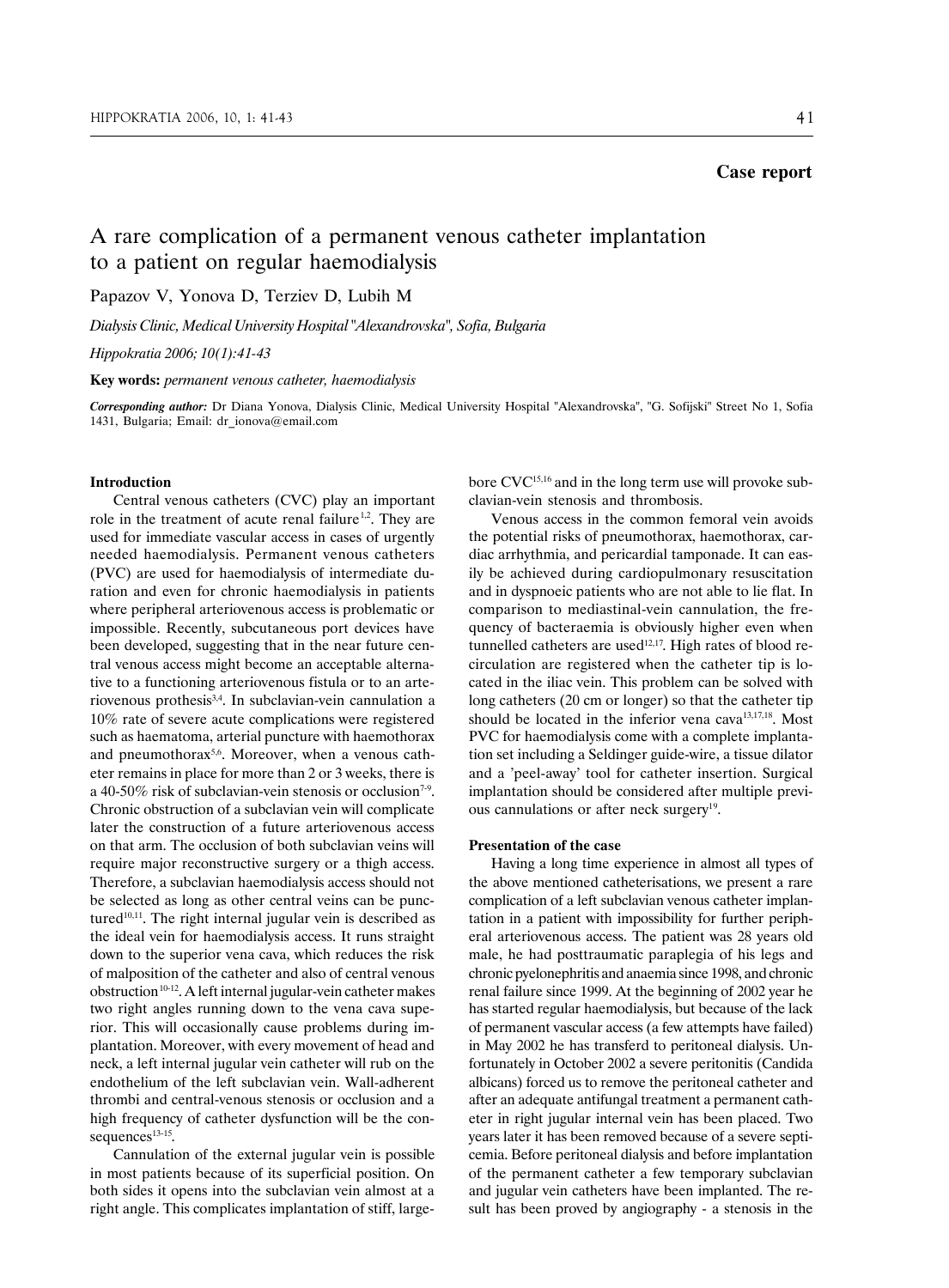place of right subclavian-jugular bifurcation. That is why our choice was to implant a left permanent catheter. Our first attempt to put the permanent catheter in internal jugular vein was failed and then we successfully placed a permanent catheter "Gambro", 21 cm long, a few centimeters up in the same vein. The implantation was made against a little resistance, the blood flow was good when we aspirated by syringe, but the patient had a pain about the sternum in case of serum rinsing. The x-ray showed an atypical position of the catheter in a dilated collateral vein (fig. No 1). The situation was discussed with radiologists and vascular surgeons and they all could not localized exactly the vessel. (We really could not define the vessel where the catheter was placed, but we could suppose that it was a collateral vessel of left subclavian vein and we could not give the vein's name as it is well known that the collaterals have no name). The catheter was explanted and a temporal catheter was implanted in left subclavian vein for continuing haemodialysis procedures.



### **Discussion**

Non-tunnelled CVC allows an effective vascular access in patients with urgent need of haemodialysis. The high frequency of early and late complications, however, should be a serious reason for the exercise of great care with respect to indication, implantation, and surveillance 1,14. Unfortunately it is not always clear which catheter material and design is best for haemodialysis access.

In case of emergency, the femoral vein should be preferred. Whenever possible, the right internal jugular vein should be preserved for early implantation of a tunnelled, cuffed catheter, which should be considered as soon as it becomes clear that haemodialysis will be necessary for more than  $1$  or  $2$  weeks<sup>1,5,20</sup>. In patients with terminal renal failure requiring long-term haemodialysis, a peripheral arteriovenous access should be created at the time when a vascular catheter is inserted2,3,7. From the aspect of catheter and patient survival, 'permanent catheter' is a contradiction in terms. Haemodialysis via CVC is less effective and reliable than via an arteriovenous access. A CVC reduces the success rates of later arteriovenous access procedures, enhances the risk of infection, vascular obstructions and as a result of these problems reduces the patient's life expectancy<sup>17,18,20</sup>. When the catheterization could not be escaped, to minimize the complications, especially in cases of problematic patients, we recommend (as do most of the other authors as well) a visual method as radiography or sonography to be used during the implantation.

#### **References**

- 1. Kumwenda MJ, Wright FK, Haybittle KJ. Survey of permanent central venous catheters for haemodialysis in the UK. Nephrol Dial Transplant 1996; 11:830-832
- 2. Welch GW, McKeel DW Jr, Silverstein P, Walker HL. The role of catheter composition in the development of thrombophlebitis. Surg Gynecol Obstet 1974; 138:421-424
- 3. Barrett N, Spencer S, McIvor J, Brown EA. Subclavian stenosis: a major complication of subclavian dialysis catheters. Nephrol Dial Transplant 1988; 3:423-425
- 4. Twardowski ZJ, Van Stone JC, Haynie JD. All currently used measurements of recirculation in blood access by chemical methods are flawed due to intradialytic disequilibrium or recirculation at low flow. Am J Kidney Dis 1998; 32:1046-1058
- 5. Blake PG, Huraib S, Wu G, Uldall PR. The use of dual lumen jugular venous catheters as definitive long term access for haemodialysis. Int J Artif Organs 1990; 13:26-31.
- 6. Cimochowski GE, Worley E, Rutherford WE, et al. Superiority of the internal jugular over the subclavian vein access for temporary dialysis. Nephron 1990; 54:154-161
- 7. Schillinger F, Schillinger D, Montagnac R, Milcent T. Post catheterization vein stenosis in haemodialysis: comparative angiographic study of 50 subclavian and 50 internal jugular accesses. Nephrol Dial Transplant 1991; 6:722-724
- 8. Denys BG, Uretsky BF. Anatomical variations of internal jugular vein location: impact on central venous access. Crit Care Med 1991; 19:1516-1519
- 9. Farrell J, Gellens M. Ultrasound-guided cannulation vs the landmark-guided technique for acute haemodialysis access. Nephrol Dial Transplant 1997; 12:1234-1237
- 10. Lin BS, Kong CW, Tarng DC et al. Anatomical variation of the internal jugular vein and its impact on temporary haemodialysis vascular access: an ultrasonographic survey in uraemic patients. Nephrol Dial Transplant 1998; 13:134- 138
- 11. Kumwenda MJ. Two different techniques and outcomes for insertion of long-term tunnelled haemodialysis catheters. Nephrol Dial Transplant 1997; 12:1012-1016
- 12. Chow KM, Szeto CC, Leung CB, et al. Cuffed-tunneled femoral catheter for long-term hemodialysis. Int J Artif Organs 2001; 24:443-446
- 13. Leblanc M, Fedak S, Mokris G, Paganini EP. Blood recirculation in temporary central catheters for acute hemodialysis. Clin Nephrol 1996; 45:315-319
- 14. Treretola SO, Johnson MS, Harris VJ et al. Outcome of tunneled hemodialysis catheters placed via the right internal jugular vein by interventional radiologists. Radiology 1997; 203:489-495
- 15. Level C, Lasseur C, Chauveau P et al. Performance of twin central venous catheters: influence of the inversion of inlet and outlet on recirculation. Blood Purif 2002; 20:182-188
- 16. Abidi SM, Khan A, Fried LF et al. Factors influencing function of temporary dialysis catheters. Clin Nephrol 2000; 53:199- 205
- 17. Blankestijn PJ. Treatment and prevention of catheter-related infections in haemodialysis patients. Nephrol Dial Transplant 2001; 16:1975-1978